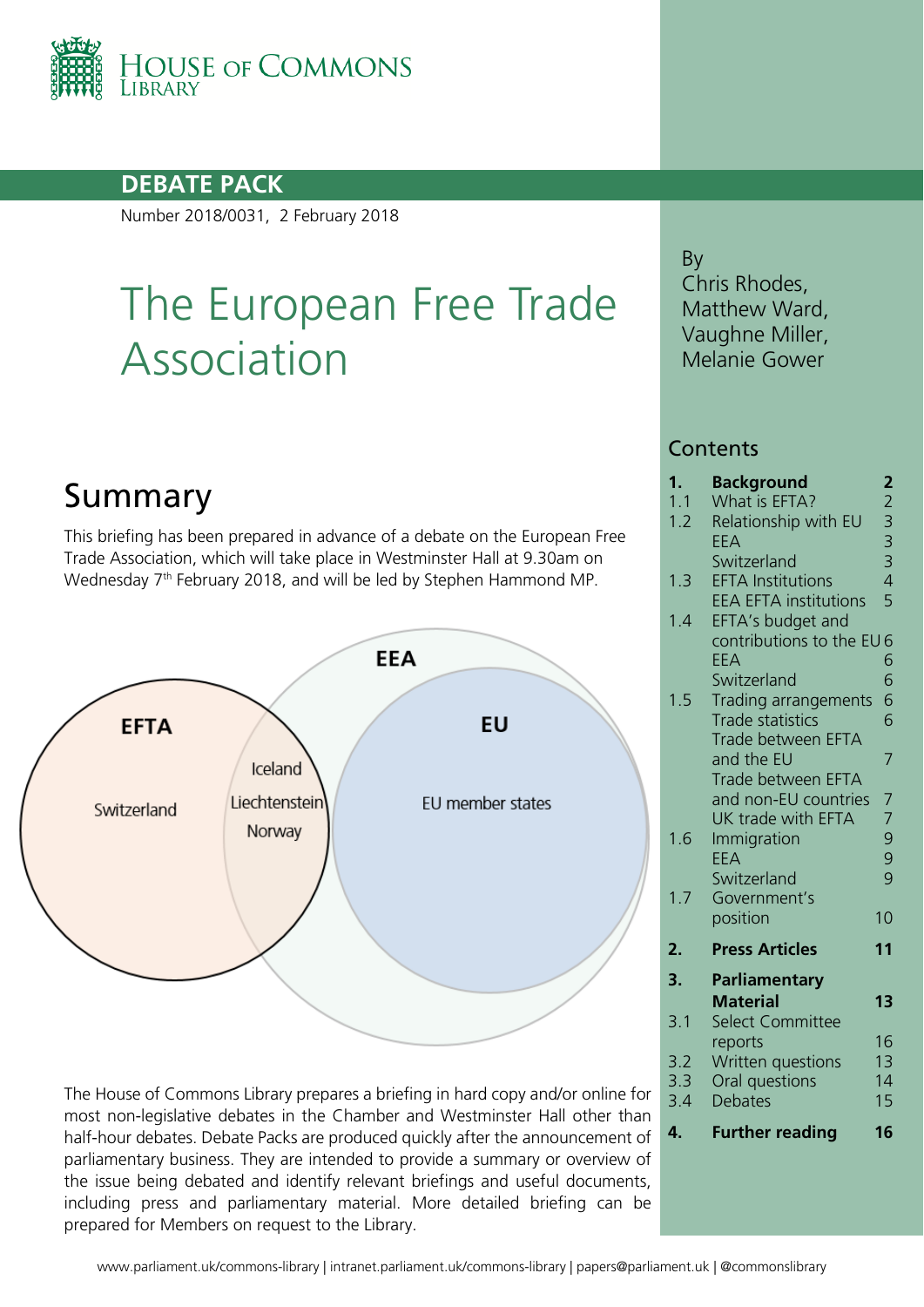## <span id="page-1-0"></span>1. Background

## <span id="page-1-1"></span>1.1 What is EFTA?

The [European Free Trade Association \(EFTA\)](http://www.efta.int/) is an intergovernmental group of countries that seeks to promote free trade and economic integration between its members.<sup>[1](#page-1-2)</sup>

EFTA has four members: Iceland, Liechtenstein, Norway and Switzerland.

Iceland, Liechtenstein and Norway are also members of the European Economic Area (EEA), along with all members of the European Union.

Switzerland is unique because it is a member of the EFTA but not a member of the EEA.

<span id="page-1-2"></span>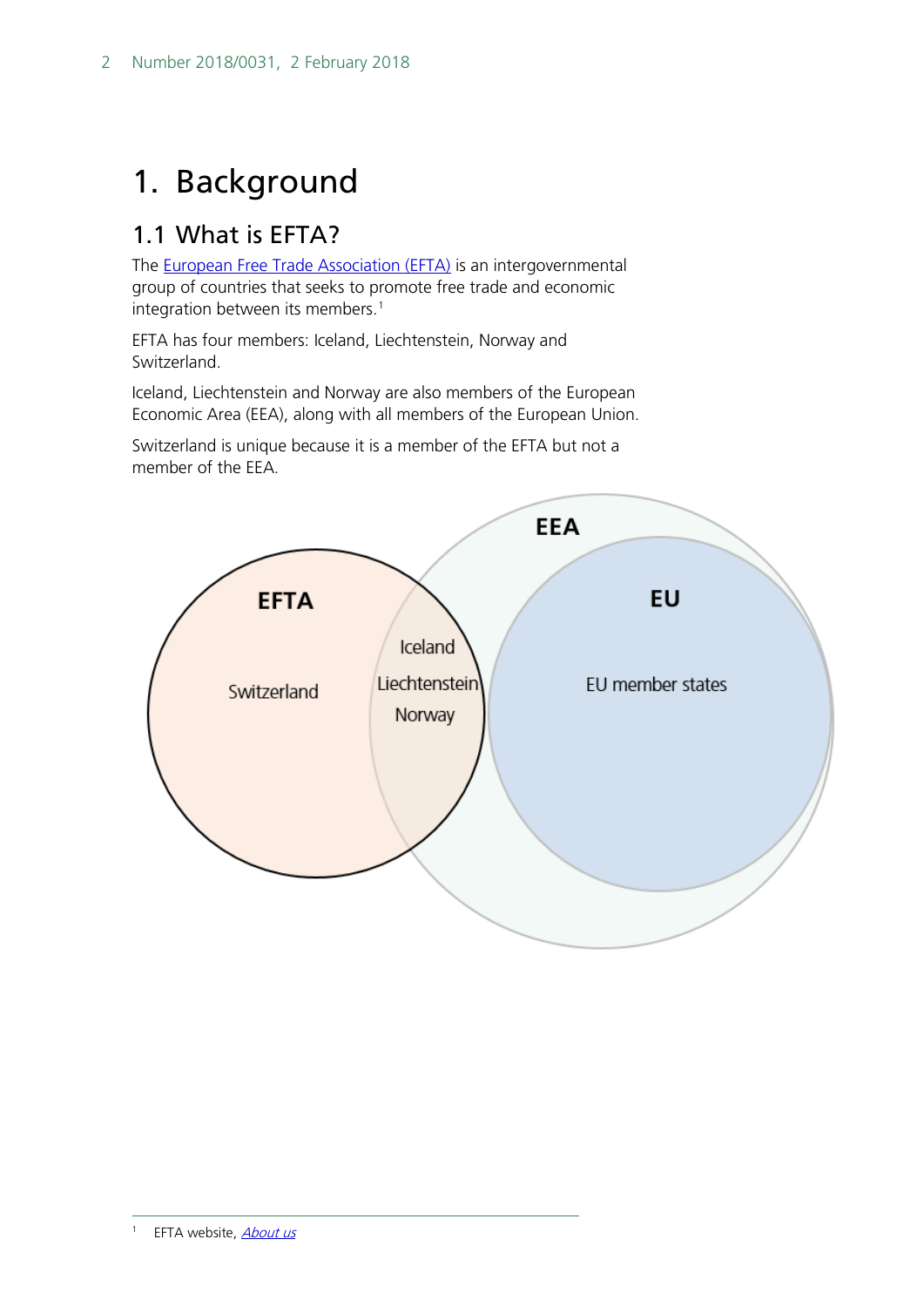EFTA was established in 1960 by the [Stockholm](https://wits.worldbank.org/GPTAD/PDF/archive/EFTA(StockholmConvention).pdf)  [Convention](https://wits.worldbank.org/GPTAD/PDF/archive/EFTA(StockholmConvention).pdf) with seven founding members - Austria, Denmark, Norway, Portugal, Sweden, Switzerland and the United Kingdom. Five of the seven founding states have left to the join the EU – the UK and Denmark in 1972, Portugal in 1985 and Sweden and Austria in 1995. Finland became a full member of the EFTA in 1986 and left to join the EU in 1995.

#### **Timeline of EFTA membership**

| 1960         | EFTA founded by Austria, Denmark, Norway, Portugal, Sweden,<br>Switzerland and the United Kingdom |
|--------------|---------------------------------------------------------------------------------------------------|
| 1961         | Finland becomes an associate member                                                               |
| 1970         | Iceland becomes a full member                                                                     |
| 1972         | The UK and Denmark leave, prior to joining the EEC in 1973                                        |
| 1985         | Portugal leaves, prior to joining the EEC in 1986                                                 |
| 1986         | Finland becomes a full member                                                                     |
| 1991         | Liechtenstein becomes a full member                                                               |
| 1995         | Austria, Finland and Sweden leave EFTA to join the EU                                             |
| 2009         | Iceland applies for EU membership                                                                 |
| 2015         | Iceland withdraws application for EU membership                                                   |
| Source: EFTA |                                                                                                   |

## <span id="page-2-0"></span>1.2 Relationship with EU

## <span id="page-2-1"></span>EEA

The relationship between EEA countries (Iceland, Liechtenstein, Norway and EU member states) is governed by the **EEA** agreement which came into force in 1994.

The EEA agreement extends the EU single market – and its 'four freedoms', of goods, services, people and capital – to include Norway, Iceland and Liechtenstein.

The EEA agreement does not cover the following areas of EU policy:<sup>[2](#page-2-3)</sup>

- Common Agriculture and Fisheries Policies (although the Agreement contains provisions on various aspects of trade in agricultural and fish products);
- Customs Union;
- Common Trade Policy;
- Common Foreign and Security Policy;
- Justice and Home Affairs (even though the EFTA countries are part of the Schengen area);
- Monetary Union (EMU).

#### <span id="page-2-2"></span>Switzerland

Switzerland is not in the EEA; its relationship with the EU is governed by a series of bilateral agreements. More information on these agreements is available on the [Swiss government's website about its relationship](https://www.eda.admin.ch/dea/en/home/bilaterale-abkommen.html)  [with the EU.](https://www.eda.admin.ch/dea/en/home/bilaterale-abkommen.html)

<span id="page-2-3"></span>(The trade and immigration relationships between the EU and EFTA are discussed in more detail below).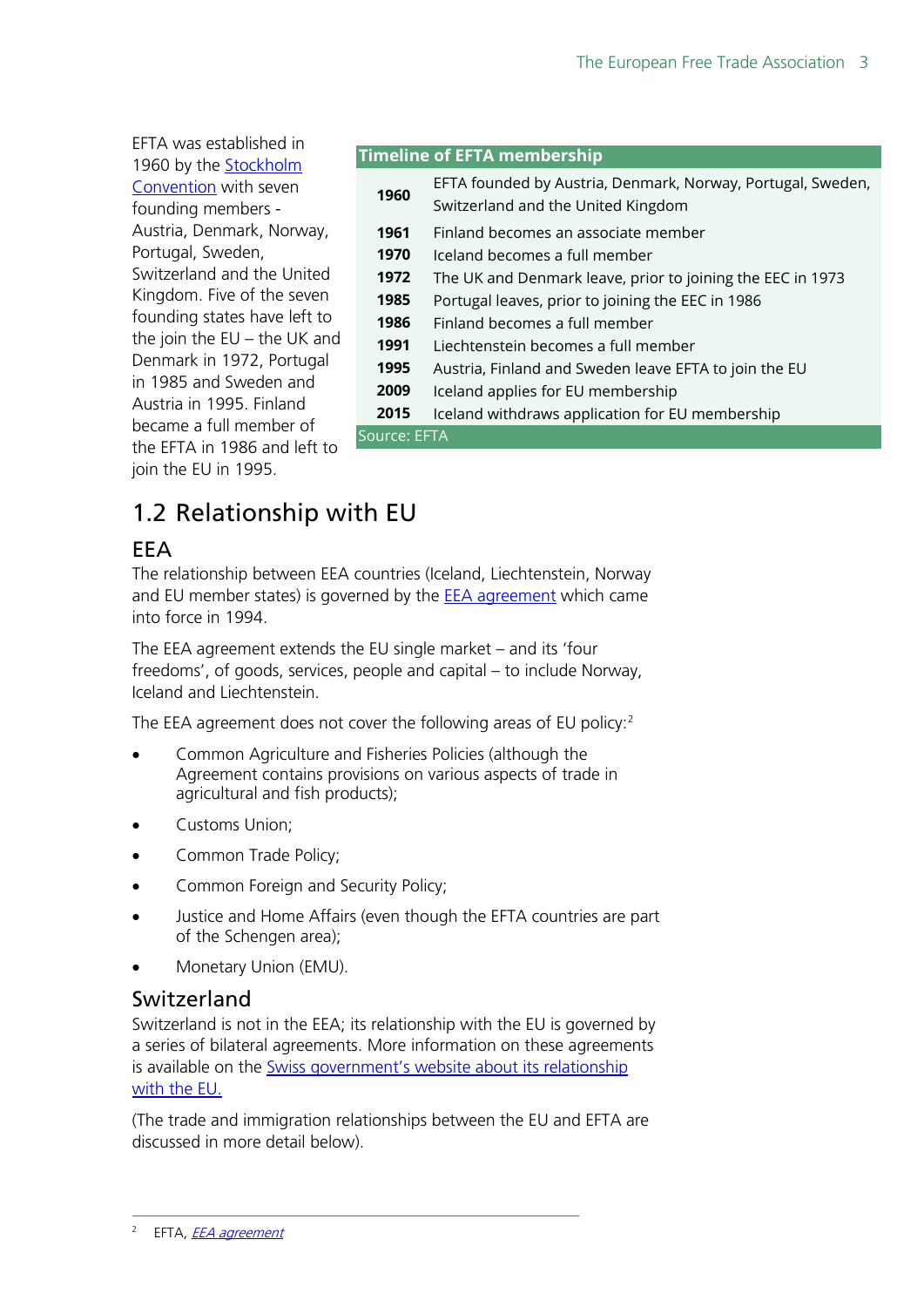## <span id="page-3-0"></span>1.3 EFTA Institutions

**EFTA Council**: EFTA's highest governing body. Delegates from each EFTA State consult, negotiate and decide on EFTA policy issues. It usually meets eight times a year at ambassadorial level (heads of permanent delegations to EFTA) and twice a year at ministerial level. The Chairmanship rotates every six months between the four EFTA States. Decisions are taken by consensus.

The Council discusses substantive matters, especially relating to the development of EFTA relations with third countries and the management of free trade agreements, and keeps under general review relations with the EU third-country policy and administration. It has a broad mandate to consider possible policies to promote the overall objectives of the Association and to facilitate the development of links with other states, unions of states or international organisations. The Council also manages relations between the EFTA States under the EFTA Convention.<sup>[3](#page-3-1)</sup>

The EFTA States jointly negotiate free trade agreements (FTAs) with partners outside the EU, currently numbering 27 FTAs covering 38 countries and territories. EFTA has also signed Joint Declarations on Cooperation with a number of countries before going on to negotiate an FTA.[4](#page-3-2)

**EFTA Committees**: Under the Council there is a sub-structure of committees.

- Committee on Third Country Relations
- Committee on Customs and Origin Matters
- Committee on Technical Barriers to Trade
- Budget Committee
- Specialist committees set up under the **EFTA Convention** on seeds, organic agriculture, mutual recognition, movement of persons, land transport and public procurement.

**EFTA Secretariat**: headed by a Secretary-General in Geneva, who is assisted by two Deputy Secretaries-General, one in Geneva and another in Brussels, and by an Assistant Secretary-General, based in Brussels. The four posts are appointed by the EFTA Council and shared between the Member States.

The Geneva Headquarters deals with the management and negotiation of free trade agreements with non-EU countries, and provides support to the EFTA Council. The Brussels Secretariat supports the management of the EEA Agreement and helps the Member States to prepare new legislation for integration into the EEA Agreement. The Secretariat also helps Member States in their input to EU decision making. The two posts work together to implement the EFTA Convention's provision on the intra-EFTA Free Trade Area.

<span id="page-3-1"></span><sup>&</sup>lt;sup>3</sup> EFTA website - [Council](http://www.efta.int/about-efta/efta-council)

<span id="page-3-2"></span><sup>4</sup> For information on EFTA trade relations, see EFTA website – [trade agreements.](http://www.efta.int/free-trade/free-trade-agreements)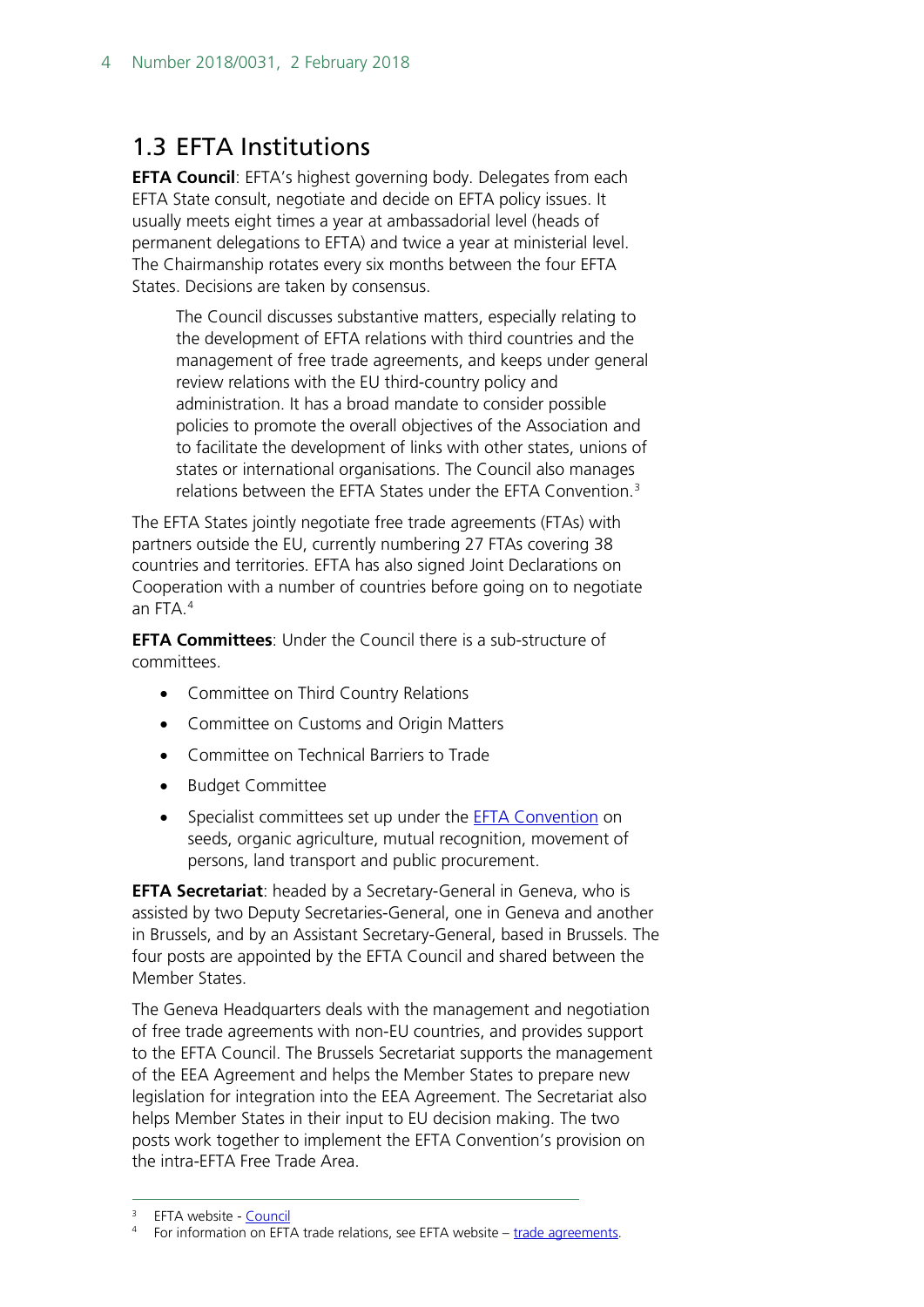**EFTA Board of Auditors**: the auditing authority for the EFTA Secretariat, the EFTA Surveillance Authority and EFTA Court; also a contact point for the European Court of Auditors regarding the control and auditing of EEA EFTA contributions to the EU budget.

**EFTA Consultative Committee**: a forum for trade unions and employers' organisations in the EFTA states. It also provides a link between social partners in EFTA and the EU.

**EFTA Parliamentary Committee**: forum for parliamentarians in the four EFTA States. Since 1981 it has held regular meetings with Members of the European Parliament (MEPs) and this relationship was institutionalised through the formation of the EEA Joint Parliamentary Committee (see below) when the EEA Agreement entered into force in 1994.[5](#page-4-1)

**EFTA Statistical Office**: based in Luxembourg, it contributes to the development of an integrated European Statistical System.[6](#page-4-2)

### <span id="page-4-0"></span>EEA EFTA institutions

EEA EFTA States implement a lot of EU legislation but they are not members of the EU and are not subject to the direct jurisdiction of the European Commission or the Court of Justice of the European Union. Separate EEA EFTA bodies have been set up to parallel these EU bodies. Switzerland is not part of the EEA Agreement.

**EEA Joint Committee**: monitors the development of CJEU and EFTA Court case law. Judgments of these Courts are transmitted to the EEA Joint Committee, which acts to preserve the homogeneous interpretation of the EEA Agreement.

**Standing Committee of EFTA States**: a forum in which the EEA EFTA States consult one another and arrive at a common position before meetings in the EEA Joint Committee. It consists of the Ambassadors to the EU of Iceland, Liechtenstein and Norway, observers from Switzerland and the EFTA Surveillance Authority.

**EEA Joint Parliamentary Committee**: an advisory body of members of the national parliaments of the EEA EFTA States and Members of the European Parliament (MEPs). It is not directly involved in the EEA decision-making, but monitors and scrutinises EEA-relevant EU policies and decisions adopted in the EEA Joint Committee.

**EEA Consultative Committee**: an advisory body of members of the EFTA Consultative Committee and the European Economic and Social Committee. It aims to strengthen contacts between social partners on both sides and to help raise the profile of economic and social aspects of the EEA.

<span id="page-4-1"></span><sup>&</sup>lt;sup>5</sup> The **EFTA website** notes: "since the entry into force of the EEA Agreement, there have in fact been two EFTA Parliamentary Committees: the CMP, which comprises all four Member States and deals with matters related to third countries outside the EU, and the Committee of Members of Parliament of the EFTA States (MPS), which deals with EEA-related matters and forms the EFTA side of the EEA JPC. Switzerland has observer status in the MPS".<br><sup>6</sup> See EFTA website – [statistics.](http://www.efta.int/statistics)

<span id="page-4-2"></span>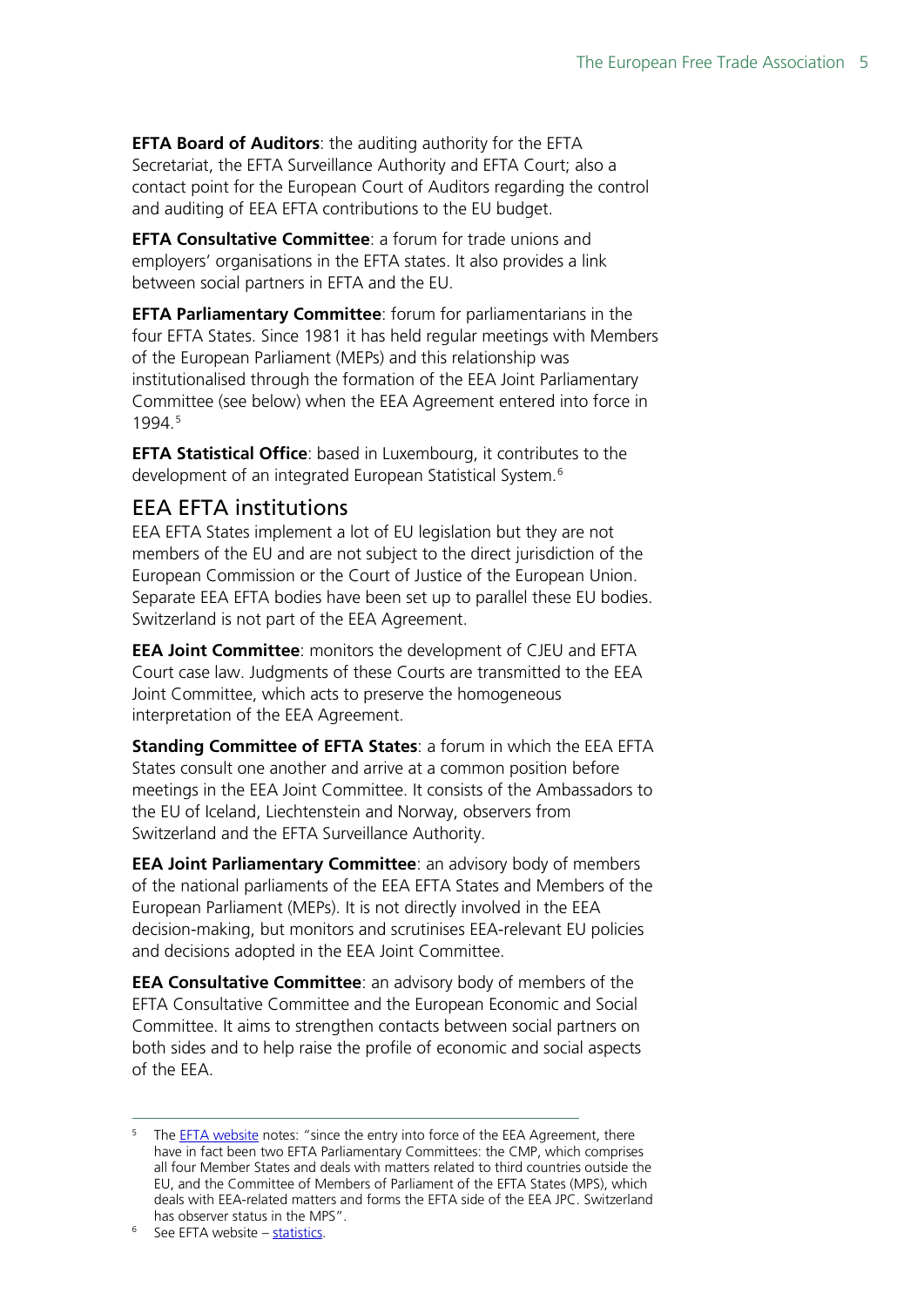**EEA EFTA Forum**: an informal body of elected representatives from local and regional authorities in EEA matters. It works closely with other EEA EFTA bodies and has links with the EU's Committee of the Regions.

## <span id="page-5-0"></span>1.4 EFTA's budget and contributions to the EU

EFTA's budget was £16.2 million in 2016. Norway contributed £9.0 million and Switzerland £6.[7](#page-5-5) million.<sup>7</sup>

EFTA countries also make contributions to the EU Budget.

## <span id="page-5-1"></span>EEA

EEA EFTA countries make financial contributions to the EU in two ways. Firstly, they contribute to broad EU regional policy goals by providing grants to some EU Member States to "reduce social and economic disparities in the EEA". The three countries provide funds through 'EEA Grants'. Norway alone provides 'Norway Grants'.

Secondly, EEA countries contribute to the costs of the EU programmes in which they participate under the EEA Agreement, largely in proportion to their share of GDP. The EEA states have also committed to second national experts to the Commission as an 'in kind' contribution to these programmes.

Norway, which by virtue of its relative size provides the vast majority of EEA contributions, provided an estimated €778 million in 2015, or €151 per person. Norway received around €182 million of spending from the EU, leaving a net contribution of  $\epsilon$ 597 million, which is equivalent to €116 per person. The UK's net contribution was around €214 per person in 2015.

## <span id="page-5-2"></span>Switzerland

Like the EEA EFTA countries, Switzerland contributes to both enlargement costs 'to reduce economic and social disparities', and the EU programmes in which it participates under its array of bilateral agreements. Its enlargement contributions are provided under multiyear frameworks. Switzerland provided an estimated €322 million in 2015, or €39 per person. Switzerland received around €237 million of spending from the EU, leaving a net contribution of €85 million, which is equivalent to €10 per person in 2015.

## <span id="page-5-3"></span>1.5 Trading arrangements

## <span id="page-5-4"></span>Trade statistics

The majority of EFTA's trade is with the EU. In 2016:

- EFTA countries imported €229.5 billion of goods and services, of which 69.3% was from EU member states
- EFTA countries exported  $\in$ 227.9 billion of goods and services, of which 61.5% was to EU member states.
- <span id="page-5-5"></span>• Owing to the customs union between Switzerland and Liechtenstein, trade data for these countries are recorded jointly;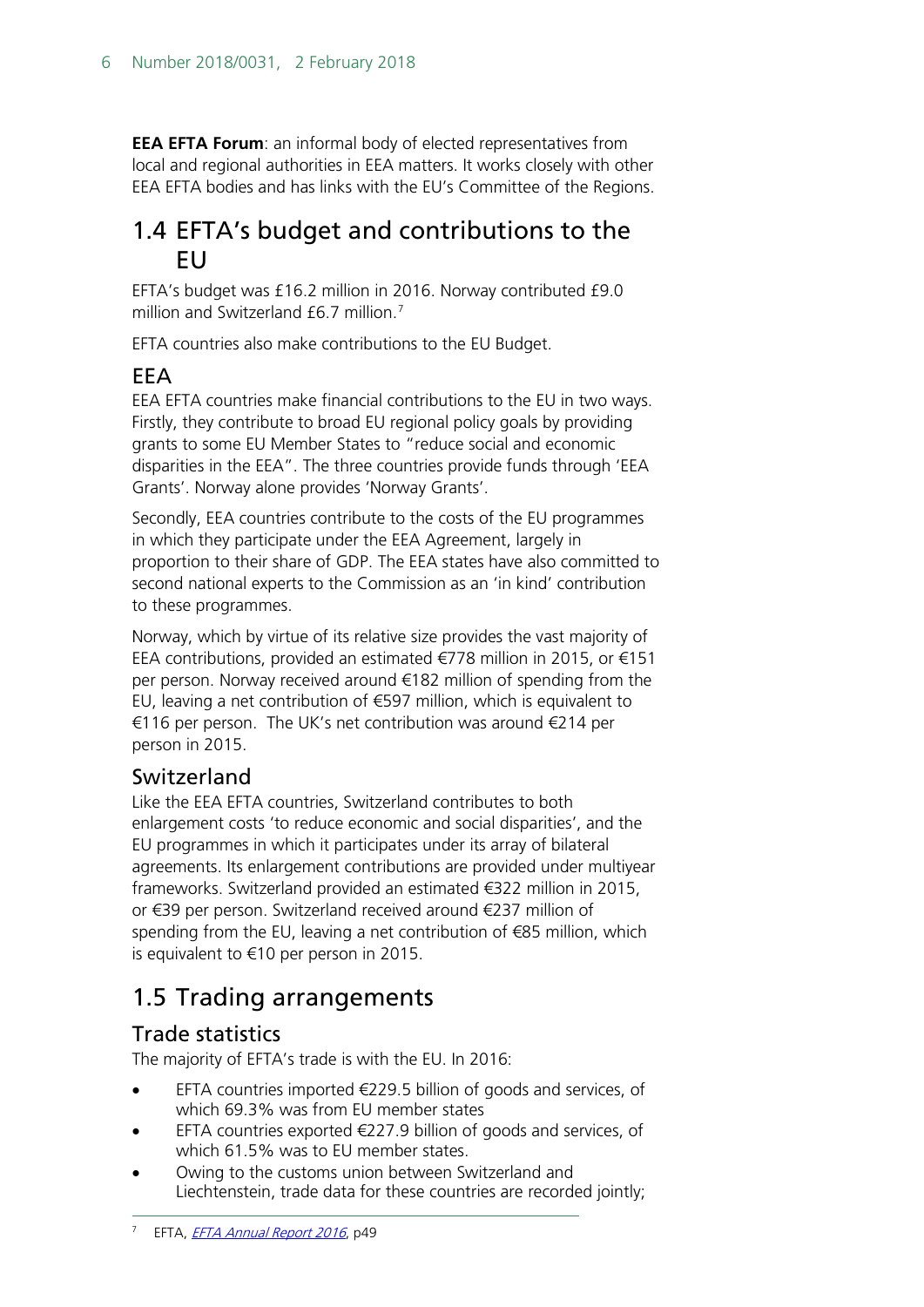combined Switzerland and Liechtenstein accounted for 70% of EFTA's exports and 69% of EFTA's imports.

• Norway accounted for 29% of EFTA's exports and 28% of imports; Iceland accounted for 1% of exports and 2% of imports.

## <span id="page-6-0"></span>Trade between EFTA and the EU

EEA members are part of the EU Single Market which means that goods and services can be traded tariff-free between Norway, Iceland, Lichtenstein and EU member states (with some exceptions for fisheries and agriculture).

Switzerland is not a member of the EEA or the Single Market. The trade of goods and services between Switzerland and EU member states is governed by a number of bilateral agreements. Switzerland has tarifffree access to the EU market for goods but more limited access to the single market in services.

### <span id="page-6-1"></span>Trade between EFTA and non-EU countries

Members of EFTA are not members of the EU Customs Union which means that they are not party to any of the trade agreements signed by the EU with non-EU countries. EFTA countries are free to sign trade deals with non-EU countries.

Generally, EFTA negotiates as a bloc to agree trade deals. Currently EFTA has 27 free trade deals, which are [listed on the EFTA website.](http://www.efta.int/free-trade/free-trade-agreements) EFTA are in ongoing negotiations with a further 6 countries about new trade deals.

EFTA members are able to negotiate bi-lateral trade deals with non-EFTA countries. For example, Switzerland has a trade agreement with China.<sup>[8](#page-6-3)</sup>

Further information on trade deals between EFTA and non-EU countries is available in the European Parliament Research Service paper: Free [trade agreements between EFTA and third countries: An overview](http://www.europarl.europa.eu/RegData/etudes/BRIE/2016/580918/EPRS_BRI(2016)580918_EN.pdf) (published April 2016).

### <span id="page-6-2"></span>UK trade with EFTA

UK trade with EFTA countries over the last decade is shown below.

<span id="page-6-3"></span>

| UK trade with the European Free Trade Association, 2007-2016 |        |         |        |         |         |         |         |        |      |        |
|--------------------------------------------------------------|--------|---------|--------|---------|---------|---------|---------|--------|------|--------|
| E billions, goods and services                               |        |         |        |         |         |         |         |        |      |        |
|                                                              | 2007   | 2008    | 2009   | 2010    | 2011    | 2012    | 2013    | 2014   | 2015 | 2016   |
| Exports                                                      | 16.2   | 16.4    | 17.9   | 19.6    | 20.3    | 22.1    | 23.1    | 23.8   | 28.0 | 27.5   |
| Imports                                                      | 24.5   | 32.2    | 26.2   | 33.7    | 38.9    | 38.2    | 34.5    | 29.9   | 26.8 | 29.5   |
| <b>Balance</b>                                               | $-8.4$ | $-15.9$ | $-8.3$ | $-14.0$ | $-18.6$ | $-16.1$ | $-11.4$ | $-6.0$ | 1.1  | $-2.0$ |
| Source: ONS, Pink                                            |        |         |        |         |         |         |         |        |      |        |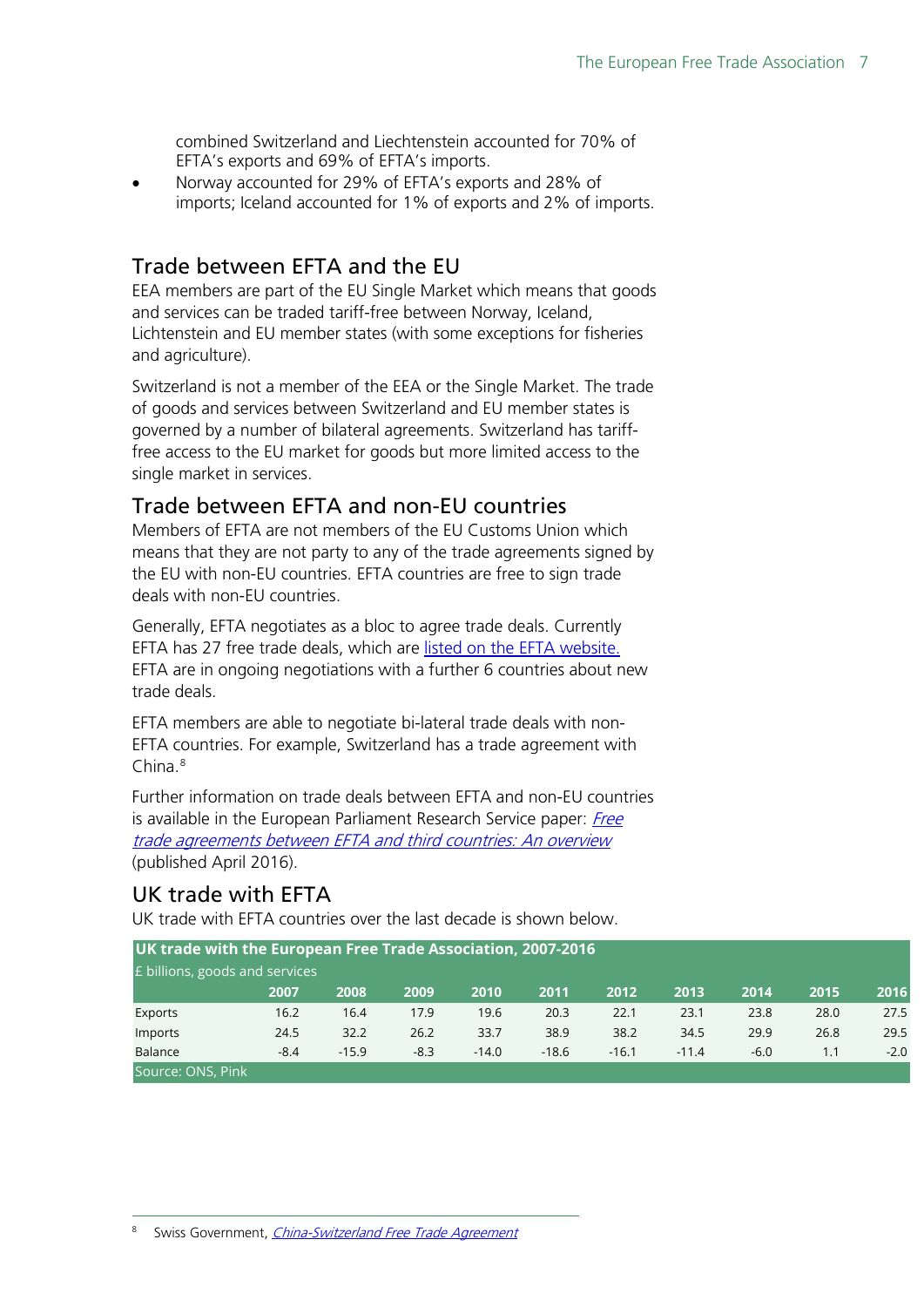

The UK has recorded a trade deficit with EFTA countries in all but one of the last ten years – the largest was £18.6 billion in 2011.

While the UK has consistently recorded trade surpluses with Switzerland and Liechtenstein, it has consistently recorded trade deficits with Iceland and Norway.

In 2016, 76.3% of the UK's exports to EFTA countries were to Switzerland, followed by Norway at 20.6%, Iceland at 2.9% and Liechtenstein at 0.2%.

50.5% of the UK's imports from EFTA were from Norway, followed by Switzerland at 46.6%, Iceland at 2.8% and Liechtenstein at 0.2%.

| UK trade with the EFTA, 2016                      |         |         |                |  |  |  |  |  |
|---------------------------------------------------|---------|---------|----------------|--|--|--|--|--|
| E millions, goods and services                    |         |         |                |  |  |  |  |  |
|                                                   | Exports | Imports | <b>Balance</b> |  |  |  |  |  |
| Iceland                                           | 786     | 837     | $-51$          |  |  |  |  |  |
| Liechtenstein                                     | 60      | 40      | 20             |  |  |  |  |  |
| Norway                                            | 5,676   | 14,885  | $-9,209$       |  |  |  |  |  |
| Switzerland                                       | 20,988  | 13,730  | 7,258          |  |  |  |  |  |
| 29,492<br><b>Total EFTA</b><br>27,510<br>$-1,982$ |         |         |                |  |  |  |  |  |
| Source: ONS, Pink Book                            |         |         |                |  |  |  |  |  |

Overall, EFTA accounted for 5% of the UK's exports in 2016 (compared with 43% for the EU) and 5% of the UK's imports (compared with 54% for the EU).

| UK trade balance with EFTA member states, 2007-2016<br><b>£</b> millions, goods and services |           |           |           |           |           |           |           |           |          |          |
|----------------------------------------------------------------------------------------------|-----------|-----------|-----------|-----------|-----------|-----------|-----------|-----------|----------|----------|
|                                                                                              |           |           |           |           |           |           |           |           |          |          |
|                                                                                              | 2007      | 2008      | 2009      | 2010      | 2011      | 2012      | 2013      | 2014      | 2015     | 2016     |
| Iceland                                                                                      | $-132$    | $-143$    | $-347$    | $-212$    | $-232$    | 97        | $-243$    | $-219$    | $-209$   | $-51$    |
| Liechtenstein                                                                                | $-63$     | $-42$     | $-12$     | 72        | 75        | 70        | 17        | 37        | 32       | 20       |
| Norway                                                                                       | $-10.253$ | $-18.213$ | $-12.075$ | $-16.483$ | $-21.830$ | $-19.088$ | $-14.972$ | $-10.803$ | $-6.745$ | $-9.209$ |
| Switzerland                                                                                  | 2.096     | 2,530     | 4,096     | 2.579     | 3.359     | 2,788     | 3.814     | 4,962     | 8,058    | 7,258    |
| <b>Total EFTA</b>                                                                            | $-8.352$  | $-15.868$ | $-8,338$  | $-14.044$ | $-18.628$ | $-16.133$ | $-11.384$ | $-6,023$  | 1,136    | $-1,982$ |
| Source: ONS                                                                                  |           |           |           |           |           |           |           |           |          |          |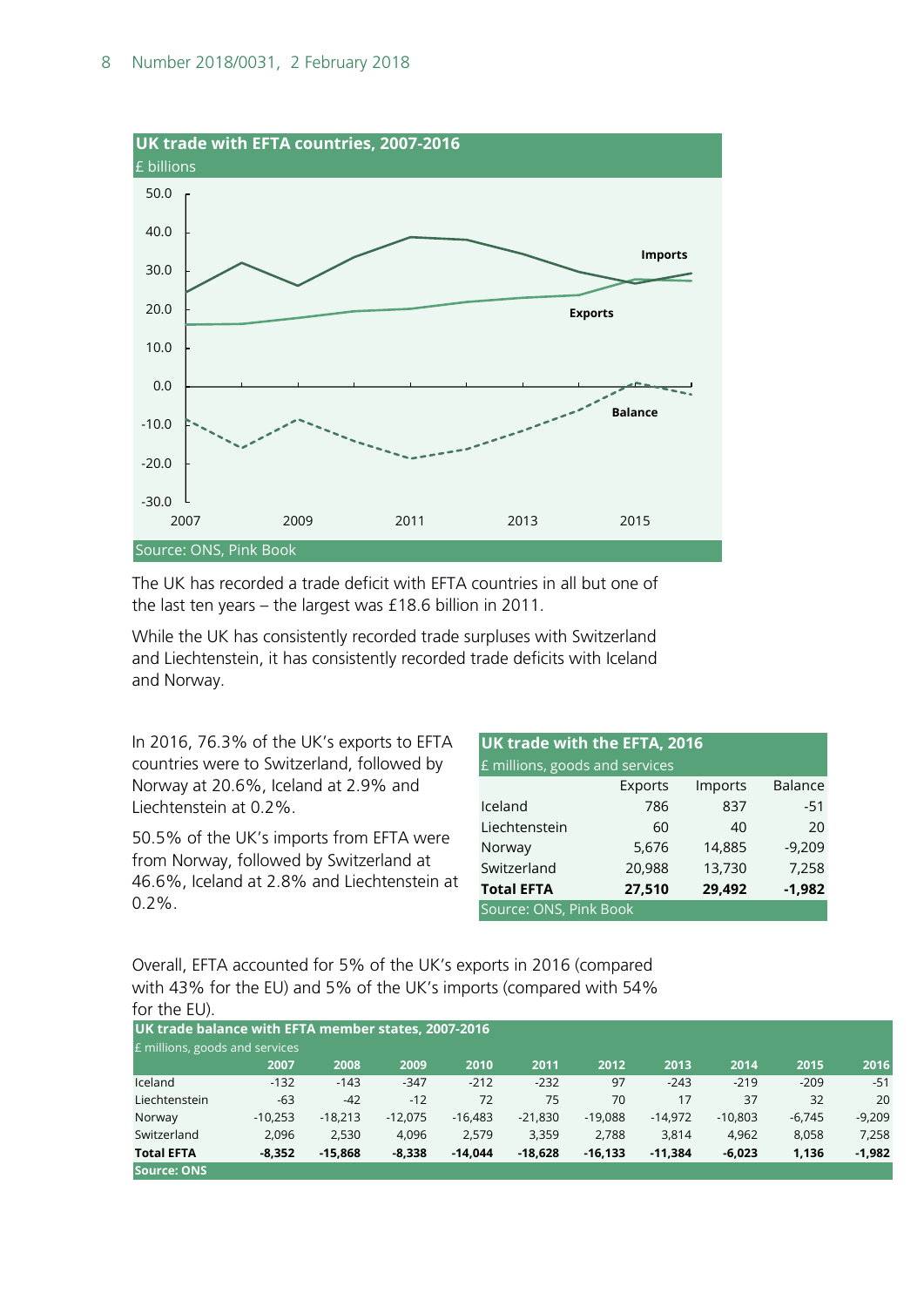## <span id="page-8-0"></span>1.6 Immigration

## <span id="page-8-1"></span>EEA

The EEA Agreement includes EU policy on the free movement of [persons.](http://www.efta.int/eea/policy-areas/persons/persons) Nationals of the EEA Member States (Iceland, Norway and Liechtenstein) have the same free movement rights across the EU/EEA as EU citizens (and vice versa).

However, Article 112 of the EEA Agreement allows the parties (any EEA country) to unilaterally take appropriate "safeguard measures", which could potentially include temporary restrictions on immigration, in response to "serious economic, societal or environmental difficulties of a sectorial or regional nature liable to persist".[9](#page-8-3)

#### **Liechtenstein's "sectoral adaptations" agreement**

Liechtenstein has negotiated a special agreement with the EU, known as the 'Sectoral Adaptations', which enables it to apply a quota system to control the number of EEA citizens given permission to reside in the country. The agreement is based on a recognition of Liechtenstein's 'specific geographic situation', namely 'that Liechtenstein has a very small inhabitable area of rural character with an unusually high percentage of non-national residents and employees. Moreover, it acknowledges the vital interest of Liechtenstein to maintain its own national identity.' The arrangements are subject to review every five years (most recently, in 2014/15).<sup>[10](#page-8-4)</sup>

#### <span id="page-8-2"></span>Switzerland

Switzerland has a 2002 [free movement agreement](http://eur-lex.europa.eu/LexUriServ/LexUriServ.do?uri=CELEX:22002A0430(01):EN:HTML) with the EU which is similar to the free movement arrangements for Member States under the EU Treaties.

Switzerland voted in a 2014 referendum to impose ceilings and annual immigration quotas from 2017. The European Commission said at the time that if implemented, the result would breach Switzerland's free movement agreement with the EU. Breaching the free movement accord could have "put at risk the country's entire series of bilateral treaties with the EU under the 'guillotine clause' — if one agreement is terminated, the other agreements would cease to apply".<sup>[11](#page-8-5)</sup>

In late 2016 the Swiss Parliament agreed to a compromise law, under which Switzerland would do everything it could to use local labour, by, for example, advertising jobs at regional job centres, before recruiting outside Switzerland. If such actions were not enough, the Government could use more restrictive measures, but without immigration quotas. In late December 2016 the European Commission President was reported as welcoming the progress made, and saying that the Commission would closely monitor the implementation of the compromise law.[12](#page-8-6) 

[EEA Agreement, Article 112, p37](http://www.efta.int/media/documents/legal-texts/eea/the-eea-agreement/Main%20Text%20of%20the%20Agreement/EEAagreement.pdf#page=37)

<span id="page-8-4"></span><span id="page-8-3"></span><sup>10</sup> European Commission, *[EU Commission Communication](http://eur-lex.europa.eu/legal-content/EN/TXT/PDF/?uri=CELEX:52015DC0411&from=EN)* (COM(2015) 411 final)

<span id="page-8-5"></span><sup>&</sup>lt;sup>11</sup> European Parliament Research Service fact sheet 09/2016, The European Economic<br>Area (EEA), Switzerland and the North

<span id="page-8-6"></span><sup>&</sup>lt;sup>12</sup> EurActiv, 23 December 2016, Juncker hails progress in EU-Swiss relations after [immigration law.](https://www.euractiv.com/section/global-europe/news/juncker-hails-progress-in-eu-swiss-relations-after-immigration-law/)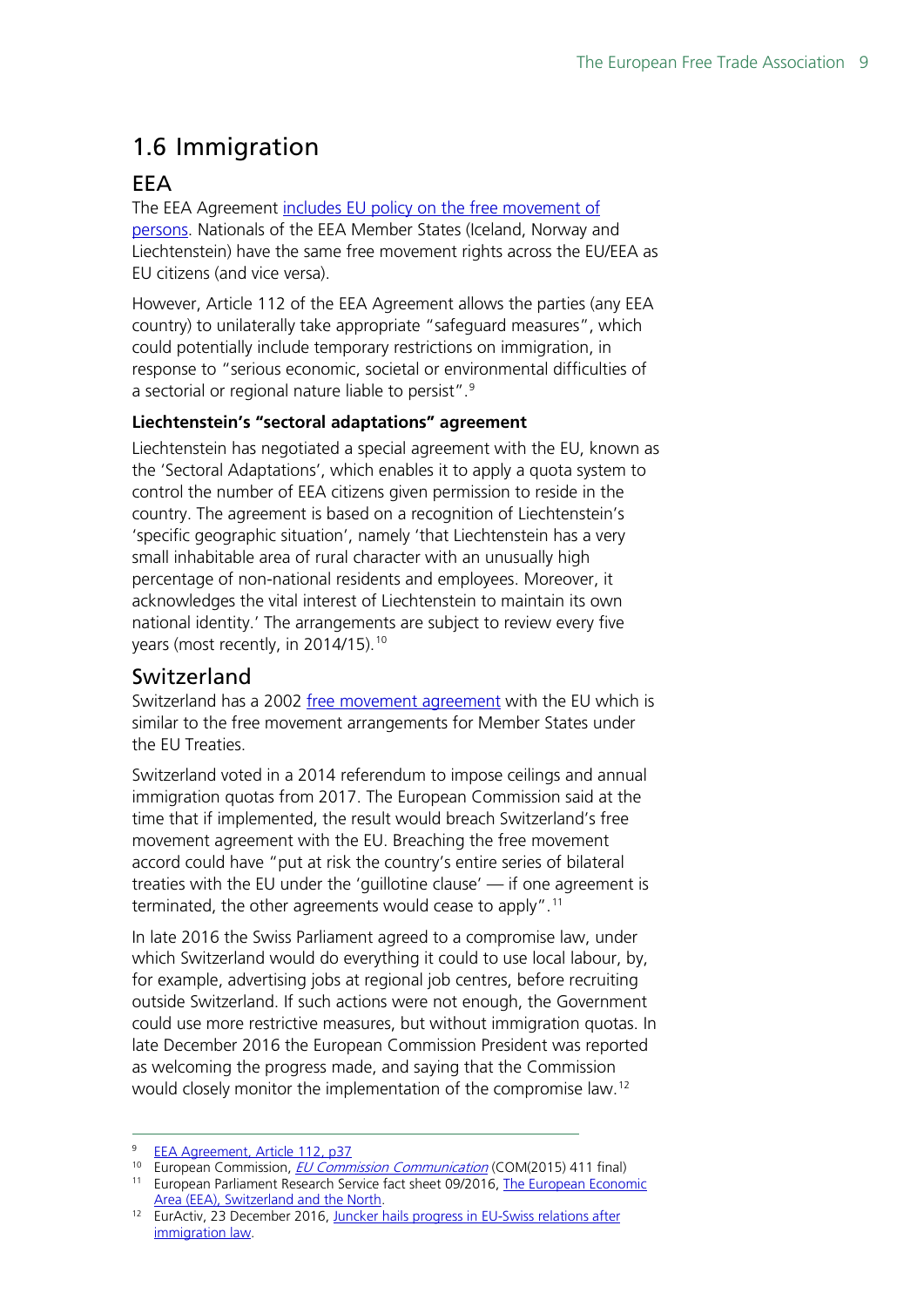For further information, please see IPPR, [Beyond free movement? Six](http://www.ippr.org/read/beyond-free-movement-six-possible-futures-for-the-uks-eu-migration-policy#option-3-eu-freedom-of-movement-with-an-emergency-brake)  [possible futures for](http://www.ippr.org/read/beyond-free-movement-six-possible-futures-for-the-uks-eu-migration-policy#option-3-eu-freedom-of-movement-with-an-emergency-brake) the UK's EU migration policy, July 2017

## <span id="page-9-0"></span>1.7 Government's position

The government has stated that joining the EEA or EFTA is not one of its aims after the UK leaves the EU.

In her [Florence Speech in September 2017,](https://www.gov.uk/government/speeches/pms-florence-speech-a-new-era-of-cooperation-and-partnership-between-the-uk-and-the-eu) the Prime Minister stated that:

…One way of approaching [the question of the post-Brexit trade relationship between the UK and the EU] is to put forward a stark and unimaginative choice between two models: either something based on European Economic Area membership; or a traditional Free Trade Agreement, such as that the EU has recently negotiated with Canada.

I don't believe either of these options would be best for the UK or best for the European Union…

In response to a **Parliamentary question** in November 2017, Robin Walker, Minister at the Department for Exiting the European Union ruled out joining EFTA:<sup>[13](#page-9-1)</sup>

<span id="page-9-1"></span>[After leaving the EU]…The UK will not seek a model already enjoyed by other countries. European Economic Area membership would, for example, mean the UK having to adopt in future new EU rules over which we will have little influence and no vote. As such, we will not be seeking to join EFTA in order to remain party to the EEA Agreement. We will instead pursue a new, ambitious economic partnership.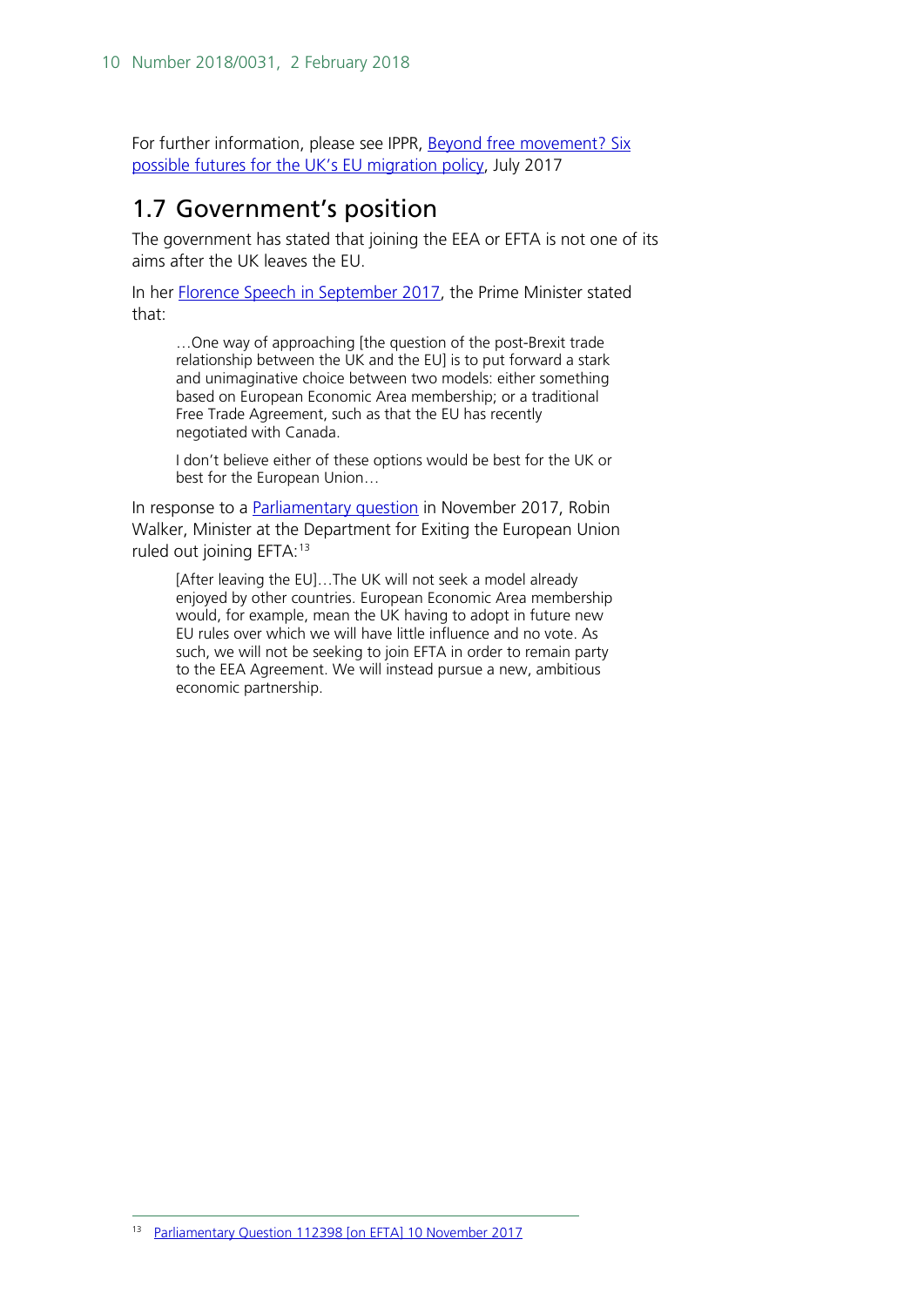## <span id="page-10-0"></span>2. Press Articles

[We need to take a serious look at Efta](https://www.thetimes.co.uk/article/we-need-to-take-a-serious-look-at-efta-879zn8jbz)

Stephen Hammond The Times, 18 January 2018

[Detente over post-Brexit civil disputes in Europe](https://www.thetimes.co.uk/article/detente-over-post-brexit-civil-disputes-in-europe-h0tjznt9s)

Jonathan Ames The Times, 31 August 2017

[Britain cannot escape the long arm of European law: Though the](https://www.economist.com/news/britain/21727039-though-government-may-pretend-otherwise-european-court-justice-will-have-role-after)  [government may pretend otherwise, the European Court of Justice will](https://www.economist.com/news/britain/21727039-though-government-may-pretend-otherwise-european-court-justice-will-have-role-after)  [have a role after Brexit](https://www.economist.com/news/britain/21727039-though-government-may-pretend-otherwise-european-court-justice-will-have-role-after)

The Economist, 26 August 2017

The answer to Brexit turmoil is staring us in the face: Before the EEC, Britain was part of Efta. Returning into its arms would solve many of the [seemingly intractable problems posed by Brexit](https://www.theguardian.com/commentisfree/2017/aug/24/brexit-eec-britain-efta)

Christopher Whelan

The Guardian, 24 August 2017

[The six flavours of Brexit: The EU offers many menus, from Norwegian](https://www.economist.com/news/britain/21725335-eu-offers-many-menus-norwegian-turkish-there-no-la-carte-option-six)  [to Turkish. But there is no à la carte option](https://www.economist.com/news/britain/21725335-eu-offers-many-menus-norwegian-turkish-there-no-la-carte-option-six)

The Economist, 22 July 2017

[Could the UK rejoin the European Free Trade Association \(EFTA\)](https://theconversation.com/could-the-uk-rejoin-the-european-free-trade-association-efta-after-brexit-81208)  after [Brexit?](https://theconversation.com/could-the-uk-rejoin-the-european-free-trade-association-efta-after-brexit-81208) David Phinnemore The Conversation, 19 July 2017

[Iceland opens door for UK to join EFTA](http://www.telegraph.co.uk/business/2017/07/15/iceland-opens-door-uk-join-efta/)

Szu Ping Chan

Daily Telegraph, 15 July 2017

[UK considers potential shortcut on trade deals post-Brexit: Associate](https://www.theguardian.com/politics/2017/jul/02/uk-shortcut-free-trade-post-brexit)  [membership of European Free Trade Association could give UK access to](https://www.theguardian.com/politics/2017/jul/02/uk-shortcut-free-trade-post-brexit)  [trade deals while it negotiates its own](https://www.theguardian.com/politics/2017/jul/02/uk-shortcut-free-trade-post-brexit)

Patrick Wintour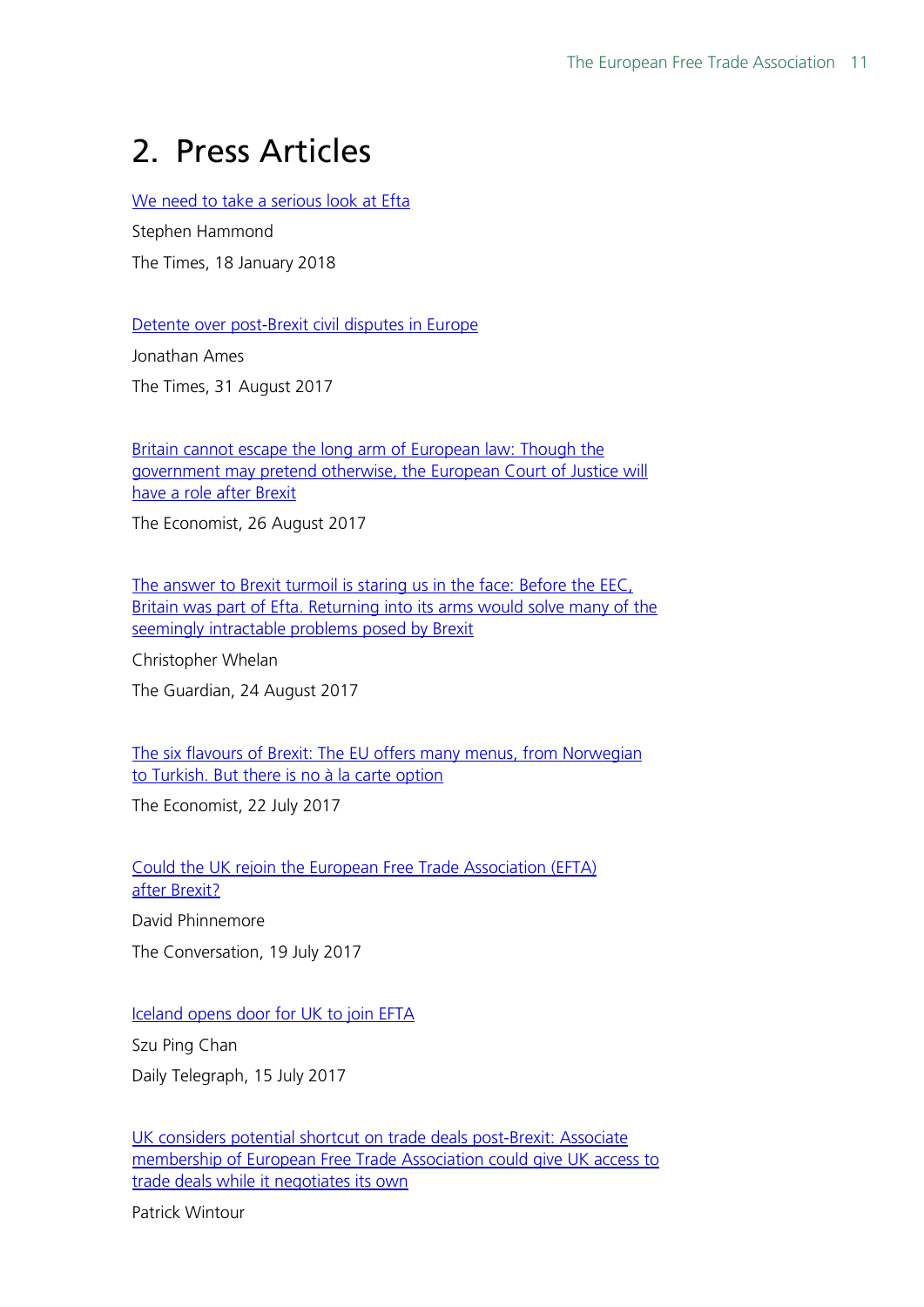The Guardian, 2 July 2017

[This is what a Norway-style soft Brexit might actually look](http://www.independent.co.uk/voices/single-market-brexit-negotiations-efta-norway-freedom-of-movement-a7800256.html) like: EFTA members all [benefit significantly from their own special](http://www.independent.co.uk/voices/single-market-brexit-negotiations-efta-norway-freedom-of-movement-a7800256.html)  arrangements with the European Union. There is no reason why Britain [cannot follow suit](http://www.independent.co.uk/voices/single-market-brexit-negotiations-efta-norway-freedom-of-movement-a7800256.html)

Oz Ozkaya The Independent, 21 June 2017

[The EFTA countries show how hard Brexit will be for Britain](https://www.economist.com/news/finance-and-economics/21720626-striking-trade-deals-quickly-bonus-what-really-matters-quality) The Economist, 15 April 2017

[Rejoin the free trade club on Europe's fringe, MPs urge May](https://www.thetimes.co.uk/article/rejoin-the-free-trade-club-on-europes-fringe-mps-urge-may-g880sx3jh)

Marcus Leroux The Times, March 7 2017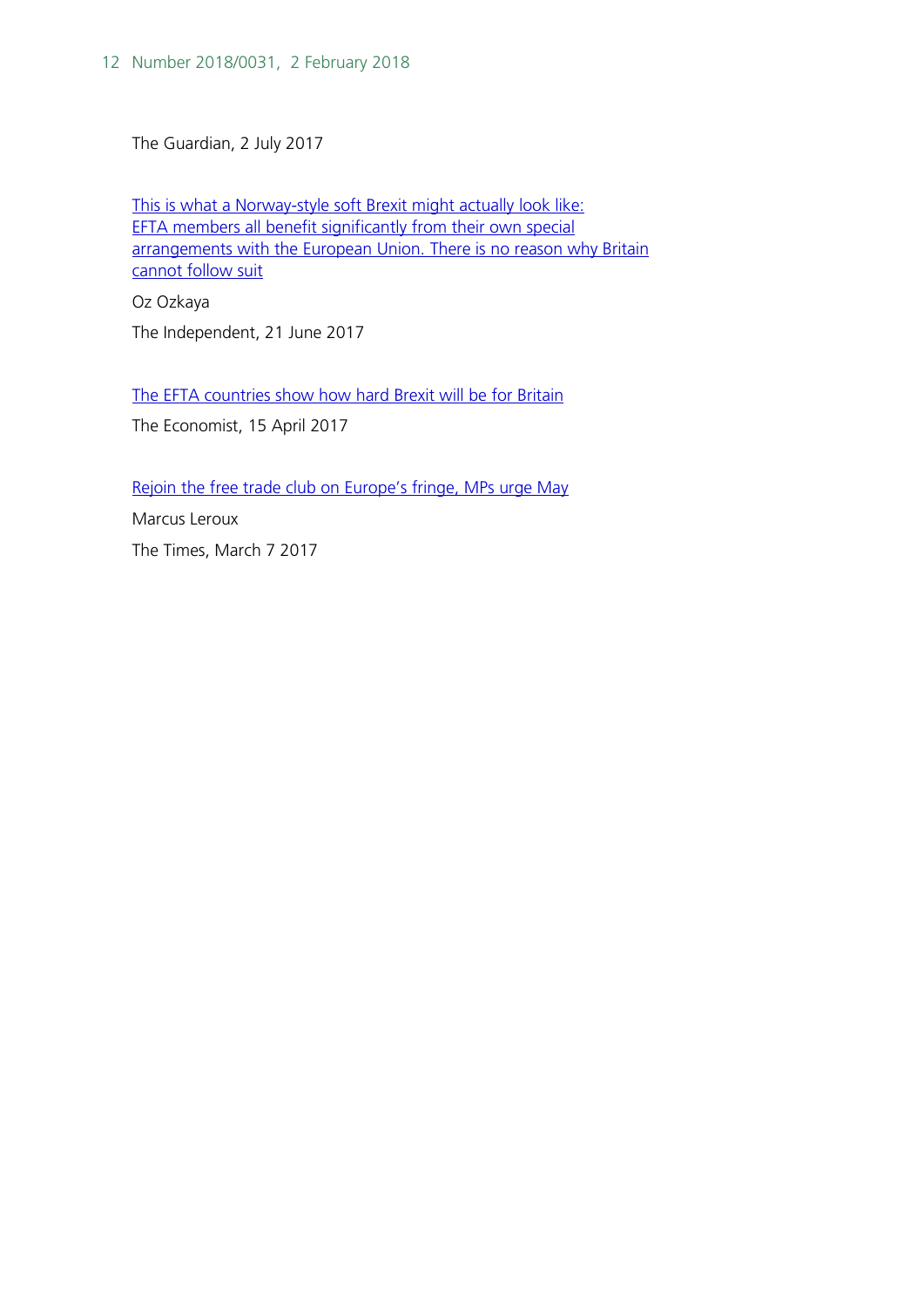## <span id="page-12-0"></span>3. Parliamentary Material

## <span id="page-12-1"></span>3.1 Written questions

#### **[Department for Exiting the European Union: European Free Trade](http://www.parliament.uk/written-questions-answers-statements/written-question/commons/2017-11-10/112398)  [Association: Written question - 112398](http://www.parliament.uk/written-questions-answers-statements/written-question/commons/2017-11-10/112398)**

#### **Asked by John Stevenson**

#### **Asked on 10 November 2017**

To ask the Secretary of State for Exiting the European Union, whether the Government has discussed with the European Free Trade Association the UK rejoining that association.

#### **Answered by Mr Robin Walker**

#### **Answered on: 21 November 2017**

As the Government has made clear, when we leave the EU, we will be leaving the Single Market. The UK will not seek a model already enjoyed by other countries. European Economic Area membership would, for example, mean the UK having to adopt in future new EU rules over which we will have little influence and no vote. As such, we will not be seeking to join EFTA in order to remain party to the EEA Agreement. We will instead pursue a new, ambitious economic partnership.

#### **[Department for International Trade: European Free Trade](http://www.parliament.uk/written-questions-answers-statements/written-question/commons/2017-10-09/106747)  [Association: European Free Trade Association: Written question -](http://www.parliament.uk/written-questions-answers-statements/written-question/commons/2017-10-09/106747)  [106747](http://www.parliament.uk/written-questions-answers-statements/written-question/commons/2017-10-09/106747)**

#### **Asked by Keith Vaz**

#### **Asked on 09 October 2017**

To ask the Secretary of State for International Trade, what discussions have been had with the EFTA states on the UK continuing with such an agreement after the UK leaves the EU.

#### **Answered by Greg Hands**

#### **Answered on 17 October 2017**

The government is committed to seeking continuity in its current trade and investment relationships, including those covered by EU Free Trade Agreements or other EU preferential arrangements.

#### **[Department for Exiting the European Union: European Economic](http://www.parliament.uk/written-questions-answers-statements/written-question/lords/2017-03-20/HL6164)  [Area: European Economic Area: Written question - HL6164](http://www.parliament.uk/written-questions-answers-statements/written-question/lords/2017-03-20/HL6164)**

#### **Asked by Lord Green of Deddington**

#### **Asked on 20 March 2017**

To ask Her Majesty's Government whether an application by a country to become party to the EEA Agreement requires the agreement of each individual EU member state or of the Council of the EU; and, if the latter, whether the matter would have to be decided by unanimity or by qualified majority.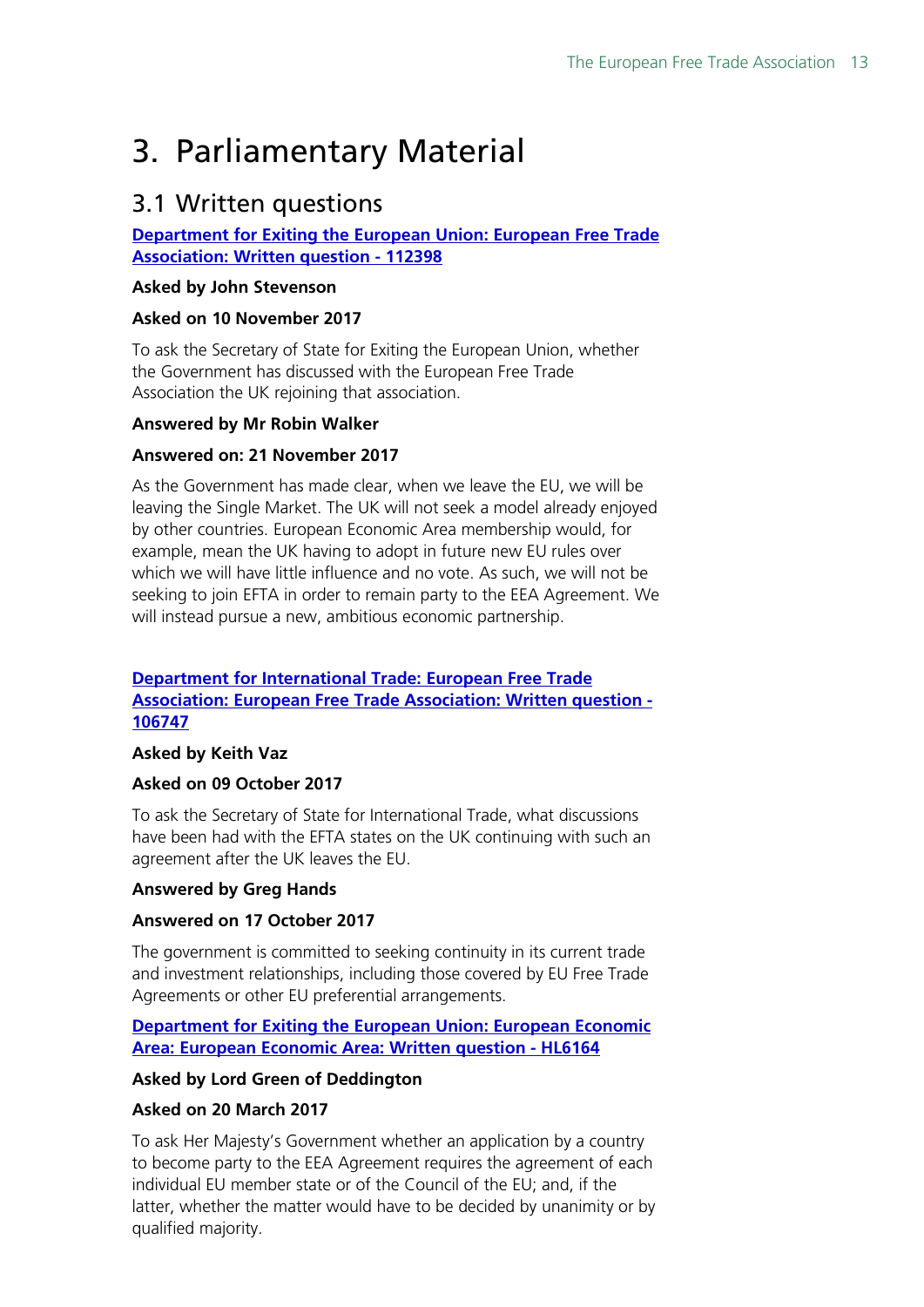#### **Answered by Lord Bridges of Headley**

#### **Answered on 04 April 2017**

To become party to the European Economic Area (EEA) Agreement a State must first be in either the EU or European Free Trade Association (EFTA). Applications are made to the EEA Council leading to an agreement which is subject to unanimous agreement and subsequent ratification by all Contracting Parties.

As the Prime Minister has made clear, we will not be remaining a member of the Single Market and do not intend to rejoin the EEA.

## <span id="page-13-0"></span>3.2 Oral questions

**Negotiation Outcomes** 

#### **[HC Deb 1 February 2018, c 957](https://hansard.parliament.uk/Commons/2018-02-01/debates/384960DF-5195-4FB2-A6FF-FF4CE382591F/NegotiationOutcomes#contribution-4054AC08-9BA7-4A28-B007-1AFF48B1A048)**

**Antoinette Sandbach (Eddisbury) (Con):** What steps his Department is taking to plan for different outcomes in the negotiations on the UK leaving the EU. [903663]

**The Parliamentary Under-Secretary of State for Exiting the European Union (Mr Steve Baker):** Across the Government, we are planning for all outcomes, including the unlikely scenario in which no mutually satisfactory agreement can be reached. Given the success that we have had in securing an agreement in the first phase of negotiations, we are confident that we will go on to reach a swift agreement on an implementation period and a mutually beneficial future partnership with the EU. We approach the negotiations anticipating success and a good deal for both the UK and the EU.

**Antoinette Sandbach:** Given DExEU's propensity to rubbish the Government's own research, will the Minister commission the independent Office for Budget Responsibility to model the budgetary and economic impacts of the four departure options—World Trade Organisation rules, a Canada-style deal, the Government's free trade agreement proposal and joining the European Free Trade Association and then release this modelling to Parliament?

**Mr Baker:** As my hon. Friend knows, the OBR's responsibilities are set out in legislation, and we do not have any plans to change them. I am glad that she mentions EFTA. A number of colleagues have raised EFTA with me. It would be important to have a further debate on EFTA if she would like to table one, because I would like to hear from colleagues what problems they believe that EFTA would solve in relation to our relations with the European Union, given that Swiss bilaterals have been ruled out and we are looking for our own bilateral relationships. We do not propose to join the European Economic Area, which would be a bad deal for the UK.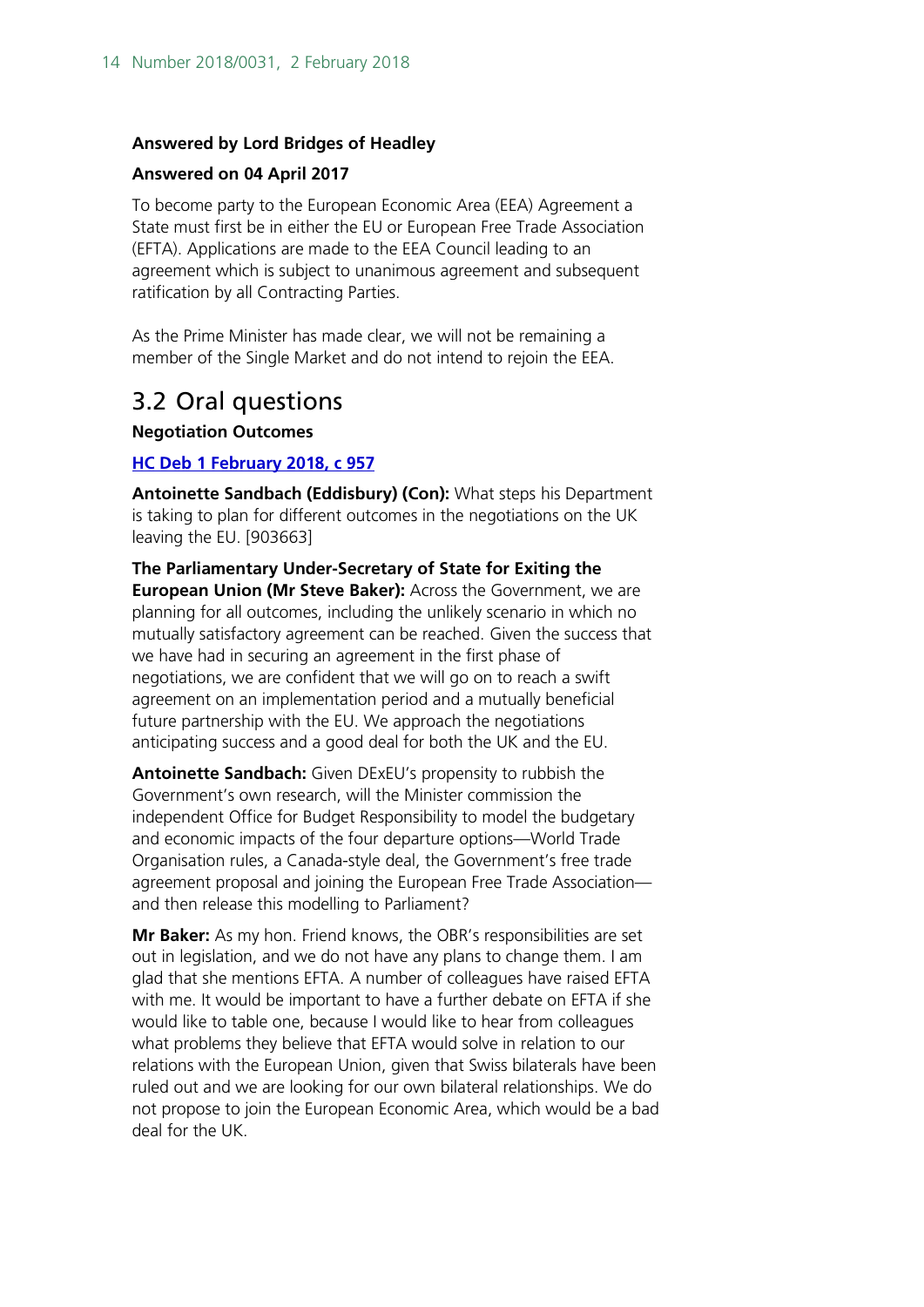#### **Government Negotiations**

#### **[HC Deb 7 September 2017, c 296](https://hansard.parliament.uk/Commons/2017-09-07/debates/2316BCCD-355C-457A-A197-B1E44D880FB0/GovernmentNegotiations#contribution-465DB9E7-9CD3-4855-8F11-C4C88DCA96B4)**

**John Stevenson (Carlisle) (Con):** What steps his Department is taking to ensure a flexible approach in the Government's negotiations on the UK leaving the EU. [900646]

#### **The Secretary of State for Exiting the European Union (Mr David Davis):**

Both sides in the negotiation are clear about the fact that we want to achieve the best possible outcome and the strongest possible partnership. We have said repeatedly that, to achieve that end, both sides must demonstrate a dynamic and flexible approach to negotiations. In papers published by the Government, for instance, we have made it clear that we stand ready to protect the voting rights of EU nationals living in the UK. There will be give and take as the negotiations progress, but the destination is clear: a deep and special partnership that sees both parties emerge strong and prosperous, capable of projecting our shared values, leading in the world and demonstrating our resolve to protect the security of our citizens.

**John Stevenson:** Given that a transitional arrangement is likely to be required, and if the Government are to be flexible, a simple solution to consider is an off-the-shelf arrangement with some modifications. Would the Government be willing to consider rejoining the European Free Trade Association and then the European economic area, with suitable and appropriate amendments and modifications?

**Mr Davis:** As my hon. Friend will understand—he heard me say this earlier—we considered that in some detail before the Lancaster House speech. We concluded that it did not meet the requirements for which the British people voted and that it would not be as easy to negotiate as an alternative bespoke transitional arrangement might be.

### <span id="page-14-0"></span>3.3 Debates

**[Government's EU Exit Analysis](https://hansard.parliament.uk/Commons/2018-01-31/debates/564748E9-778F-412E-93A1-541B88E445D0/Government%E2%80%99SEUExitAnalysis#contribution-EF859078-7719-4E87-9251-499D2E8CED0A) HC Deb 31 January 2018, c 827-876 [European Economic Area: UK Membership](https://hansard.parliament.uk/Commons/2017-11-06/debates/FEEE4AD5-7465-47A4-97CA-A9B41B9DCAD9/EuropeanEconomicAreaUKMembership#contribution-30C1DD09-81D4-4404-A38A-2E5FB3FA4581) HC Deb 6 November 2017, c 1224-63**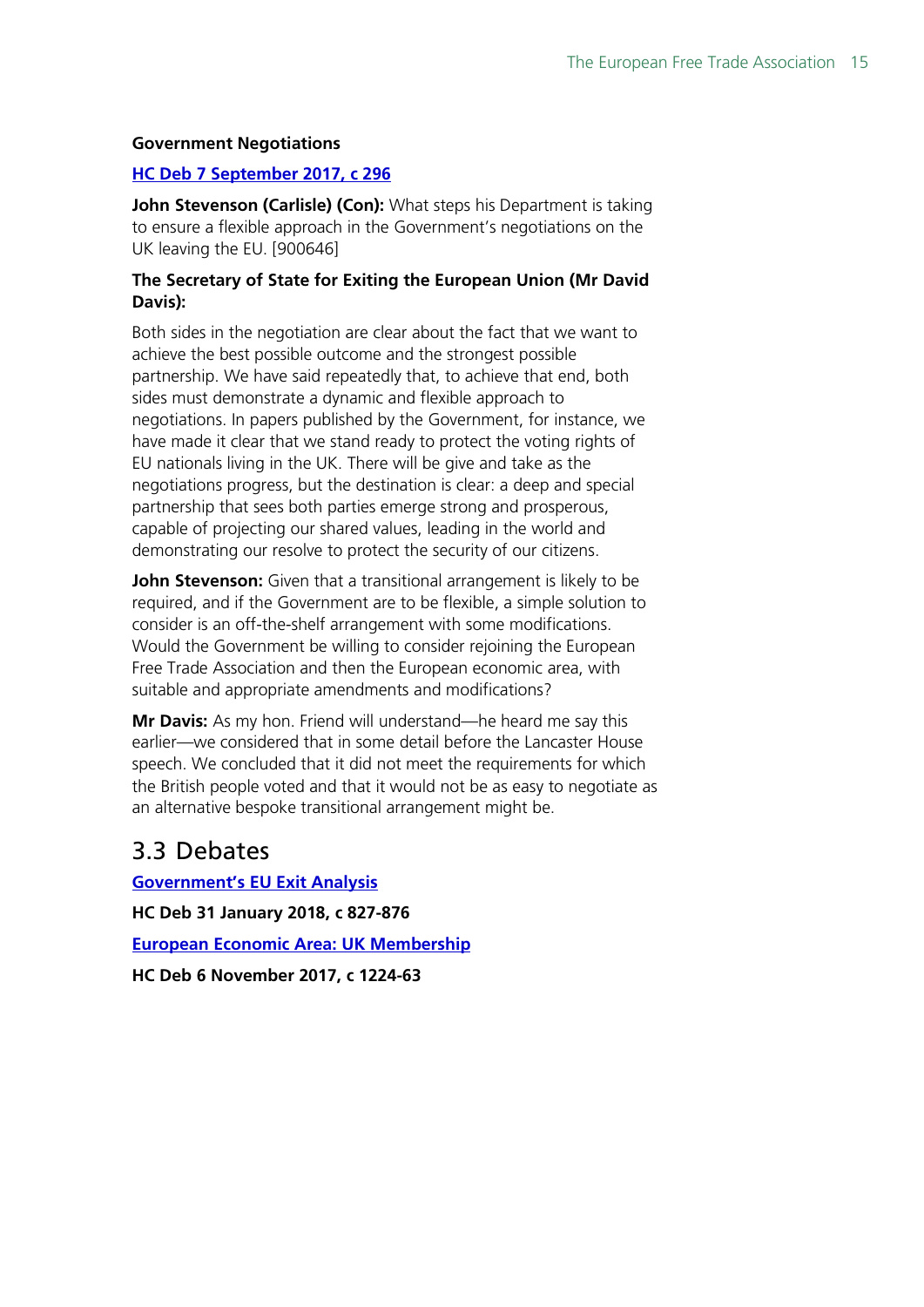## <span id="page-15-1"></span>4. Further reading

### House of Commons Library briefings

[Brexit: UK funding from the EU](http://researchbriefings.parliament.uk/ResearchBriefing/Summary/CBP-7847)

January 2018

[Brexit: trade aspects](http://researchbriefings.parliament.uk/ResearchBriefing/Summary/CBP-7694)

October 2017

[Brexit: some legal and constitutional issues and alternatives to EU](http://researchbriefings.parliament.uk/ResearchBriefing/Summary/CBP-7214) [membership](http://researchbriefings.parliament.uk/ResearchBriefing/Summary/CBP-7214)

July 2016

#### <span id="page-15-0"></span>Select Committee reports

[UK trade options beyond 2019,](https://publications.parliament.uk/pa/cm201617/cmselect/cmintrade/817/817.pdf) HC 817

House of Commons International Trade Committee, March 2017

[Brexit: the options for trade,](https://publications.parliament.uk/pa/ld201617/ldselect/ldeucom/72/72.pdf) HL 72

House of Lords European Union Committee, December 2016

#### Other readings

[Future of UK Trade and Customs Policy](http://researchbriefings.intranet.parliament.uk/ResearchBriefing/Summary/LLN-2017-0089)

House of Lords Library, 1 December 2017

Although Britain won't rejoin EFTA, it can learn a great deal from its [experience](http://blogs.lse.ac.uk/brexit/2017/11/06/although-britain-wont-rejoin-efta-it-can-learn-a-great-deal-from-how-it-works/)

LSE, 6 November 2017

[UKEFTA association: a way to achieve trade continuity and a long-term](http://ukandeu.ac.uk/ukefta-association-a-way-to-achieve-trade-continuity-and-a-soft-brexit/)  [soft Brexit](http://ukandeu.ac.uk/ukefta-association-a-way-to-achieve-trade-continuity-and-a-soft-brexit/)

The UK in a Changing Europe, August 2017

[Should the UK seek association with or membership of EFTA?](http://blogs.lse.ac.uk/brexit/2017/07/12/the-uk-should-seek-membership-or-association-with-efta-for-the-sake-of-continuity-and-flexibility/)

LSE, 12 July 2017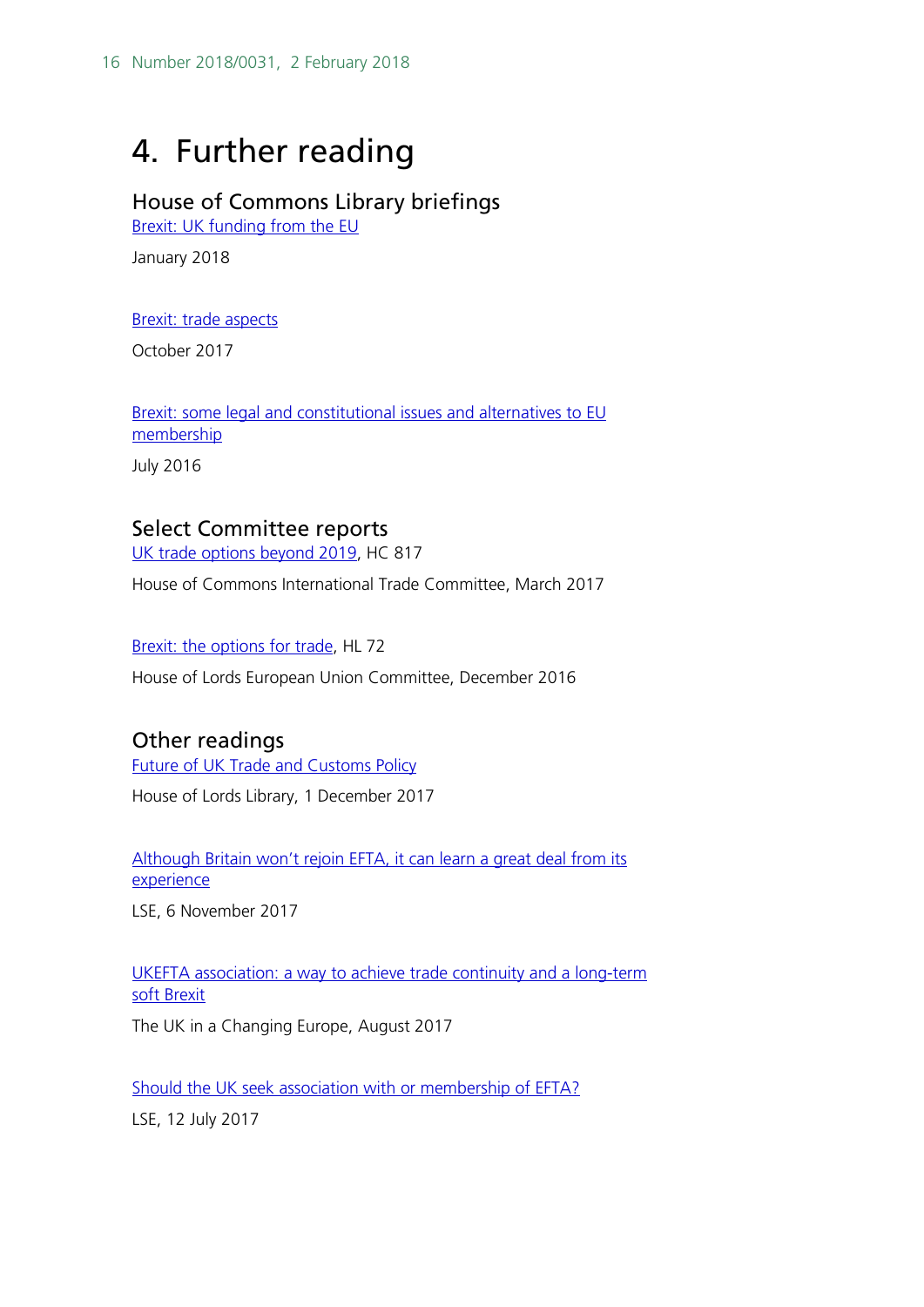[The Option of Association: The United Kingdom Post-Brexit and the](https://docs.wixstatic.com/ugd/8749c7_d46373fd8d1f48bbb780fa56cd12e04b.pdf)  [European Free Trade Association](https://docs.wixstatic.com/ugd/8749c7_d46373fd8d1f48bbb780fa56cd12e04b.pdf)

foraus – Swiss Forum on Foreign Policy, June 2017

[Free trade agreements between EFTA and third countries: An overview](http://www.europarl.europa.eu/RegData/etudes/BRIE/2016/580918/EPRS_BRI(2016)580918_EN.pdf)

European Parliament briefing, April 2016